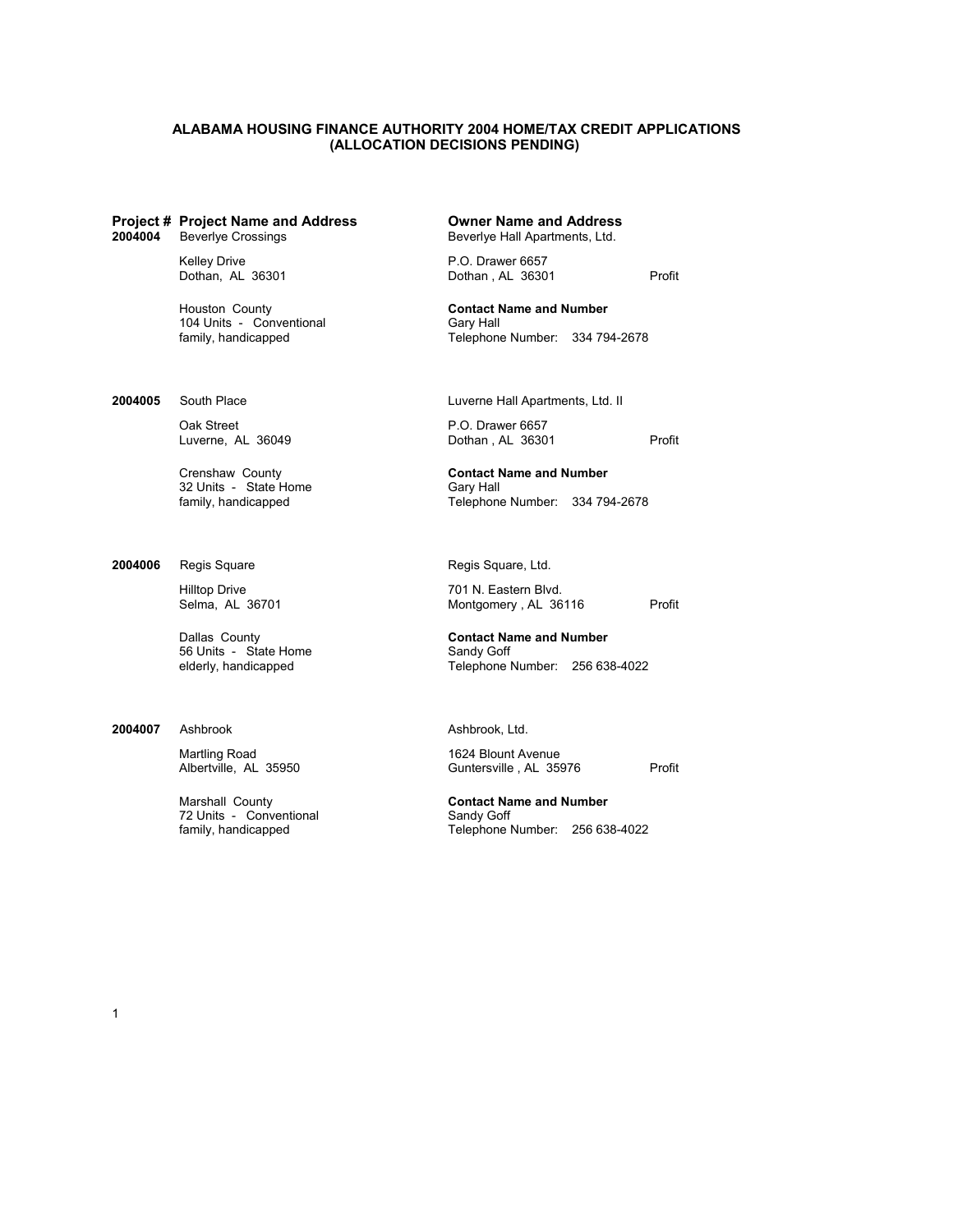| 2004008 | <b>Project # Project Name and Address</b><br>Mayberry Park         | <b>Owner Name and Address</b><br>Mayberry Park, Ltd.                           |
|---------|--------------------------------------------------------------------|--------------------------------------------------------------------------------|
|         | Cass & Spring Street<br>Dadeville, AL 36853                        | 1624 Blount Ave.<br>Profit<br>Guntersville, AL 35976                           |
|         | Tallapoosa County<br>36 Units - State Home<br>elderly, handicapped | <b>Contact Name and Number</b><br>Sandy Goff<br>Telephone Number: 256 638-4022 |
| 2004009 | Beaver Cove                                                        | Beaver Cove, Ltd.                                                              |
|         | 3106 S. Broad Street<br>Scottsboro, AL 35768                       | 679 Alden Circle<br>Biloxi, MS 39532-4512<br>Profit                            |
|         | Jackson County<br>48 Units - State Home<br>elderly, handicapped    | <b>Contact Name and Number</b><br>Sandy Goff<br>Telephone Number: 256 638-4022 |
| 2004010 | Carson Creek                                                       | Carson Creek, Ltd.                                                             |
|         | Martling Road<br>Albertville, AL 35950                             | 1624 Blount Avenue<br>Profit<br>Guntersville, AL 35976                         |
|         |                                                                    |                                                                                |

48 Units - State Home<br>elderly, handicapped

**2004011** Trawick Place Trawick Place, Ltd.

68 Units - Conventional<br>family, handicapped

Trawick Road **701 North Eastern Blvd** Dothan, AL 36302 Montgomery , AL 36117 Profit

Sandy Goff<br>Telephone Number: 256 638-4022

Houston County **Contact Name and Number** Family Goff<br>Telephone Number: 256 638-4022

Marshall County **Contact Name and Number**

2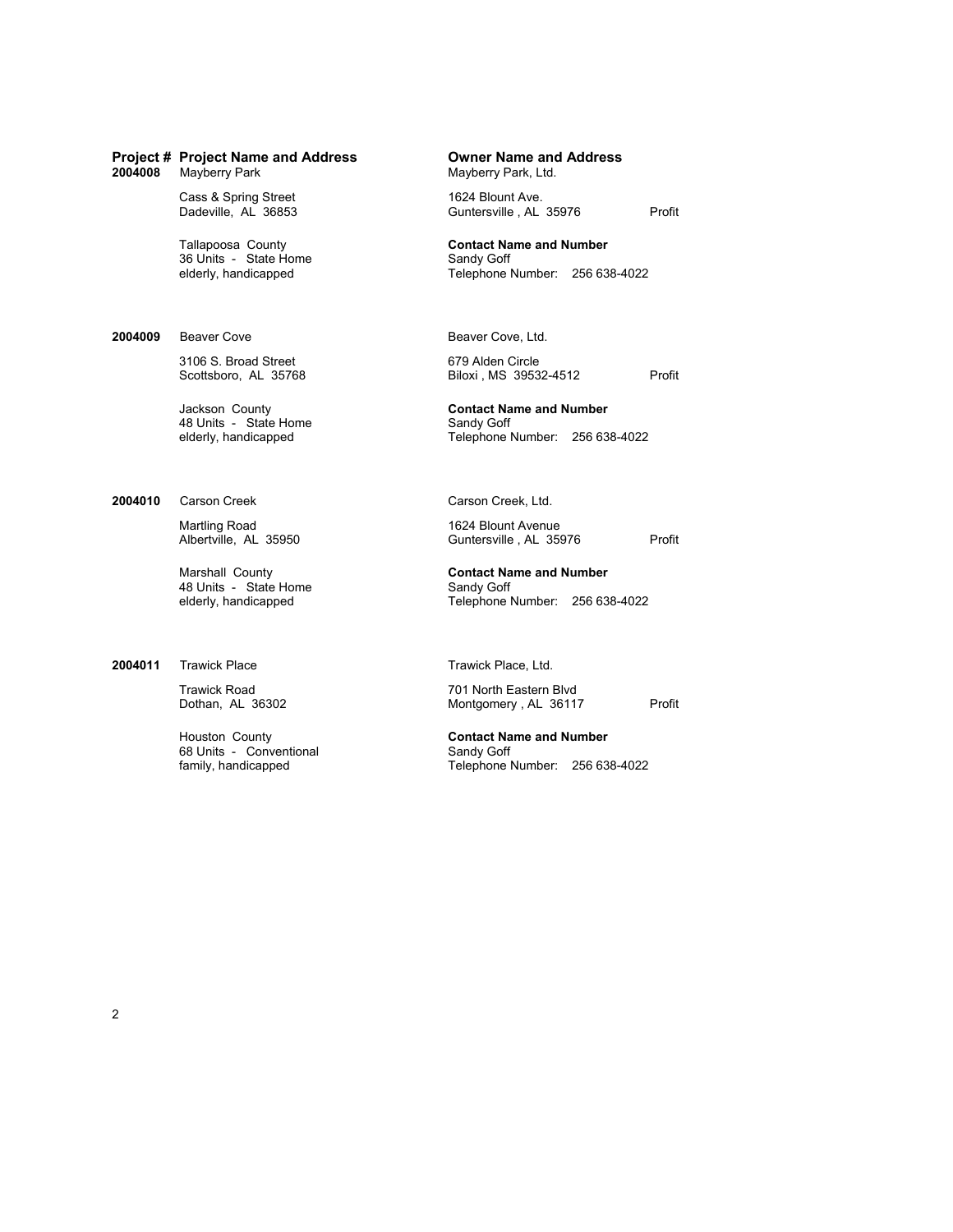2004012 Haverly Park

76 Units - Conventional<br>family, handicapped

**2004013** Arbor Park **Arbor Park**, Ltd.

Sloan Avenue & Mallory Street P.O. Box 2427<br>Talladega, AL 35160 **Propelika**, AL 36803

32 Units - State Home<br>family

## **2004014** Danbury Danbury Danbury, Ltd.

Martin Luther King Jr. Pkwy (Hwy 431) 701 North Eastern Blvd.<br>Phenix City, AL 36867 Montgomery, AL 36117

Russell County **Contact Name and Number** 68 Units - Conventional Sandy Goff family, handicapped Sandy Goff family, handicapped Sandy Goff Telephone I

Jones Street<br>
Rainbow City, AL 35906 Poelika, AL 36803

56 Units - State Home<br>family, handicapped

Frederick Road **P.O. Drawer 2427**<br>
Opelika, AL 36803 **P.O. Prawer 2427** Opelika, AL 36803-2427 Profit

Lee County<br> **Contact Name and Number**<br> **Contact Name and Number**<br>
Sandy Goff

Telephone Number: 256 638-4022

Talladega, AL 35160 **CONFIDENTS** Opelika , AL 36803 Profit

Talladega County<br>
32 Units - State Home<br> **Contact Name and Number**<br>
Sandy Goff Telephone Number: 256 638-4022

Montgomery , AL 36117 Profit

Telephone Number: 256 638-4022

**2004015** Abbington Place **Abbington Place Associates, Ltd.** 

Rainbow City, AL 35906 Qpelika , AL 36803 Profit

Etowah County **Contact Name and Number** Telephone Number: 256 638-4022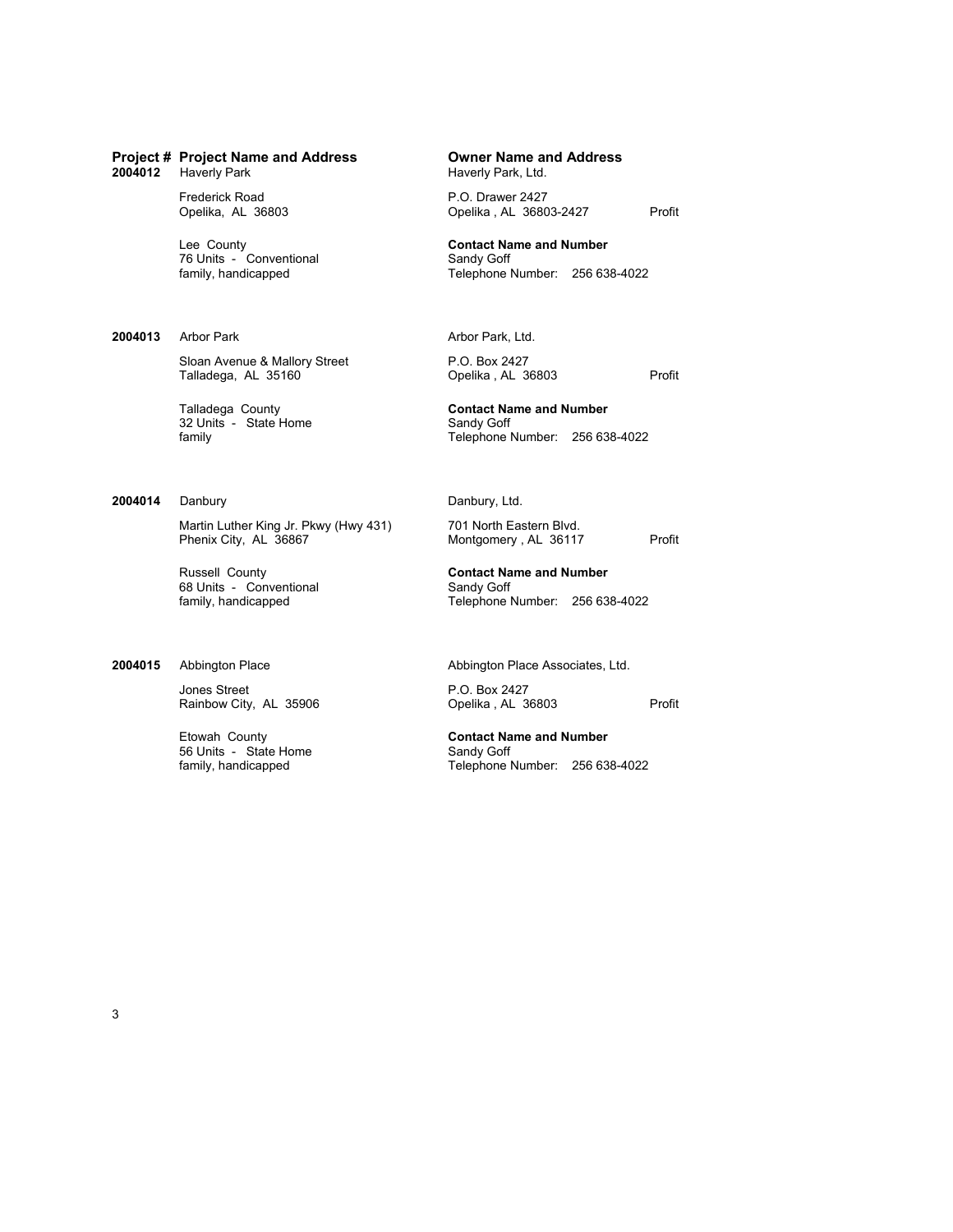West Bridge Street/Ala. Hwy 14 P.O. Drawer 2768<br>Wetumpka, AL 36092 Auburn, AL 36830

32 Units - Conventional<br>family

**2004017** Susanna's Crossing Susanna's Crossing of East

Williamson Street **P.O. Drawer 2768**<br>East Brewton, AL 36427 **P.O. Prawer 2768** 

53 Units - State Home<br>family

**2004018** Wimberly **Wimberly** Wimberly, Ltd.

Scottsville Road P.O. Box 2427<br>Brent, AL 35034 Opelika , AL 31

32 Units - State Home<br>family, handicapped

2004019 Arcadia Place Apartments **Arcardia Place Apartments**, Ltd.

1351 Weaver Avenue **P.O. Box 220**<br>
Leeds, AL 35094 **P.O. Box 220** 

60 Units - Conventional **Allan Rappuhn family, handicapped** Allan Rappuhn Telephone Nun

**Project # Project Name and Address Owner Name and Address** Apartment Housing of Wetumpka, Ltd.

Wetumpka, AL 36092 <br>
Metumpka, AL 36092 <br>
Metumpka, AL 36092 <br>
Metumpka, AL 36092 <br>
Metumpka, AL 36092 <br>
Metumpka, AL 36092 <br>
Metumpka, AL 36092 <br>
Metumpka, AL 36092 <br>
Metumpka, AL 36092 <br>
Metumpka, AL 36092 <br>
Metumpka, AL

Elmore County **Contact Name and Number** Telephone Number: 334 741-9498

Brewton,Ltd. East Brewton, AL 36427 Auburn , AL 36830 Profit

Escambia County **Contact Name and Number** Telephone Number: 334 741-9498

Opelika , AL 36803-2427 Profit

Bibb County **Contact Name and Number** Telephone Number: 256 638-4022

Leeds, AL 35094 Florence , AL 35631-0220 Profit

St. Clair County **Contact Name and Number** Telephone Number: 256 760-9657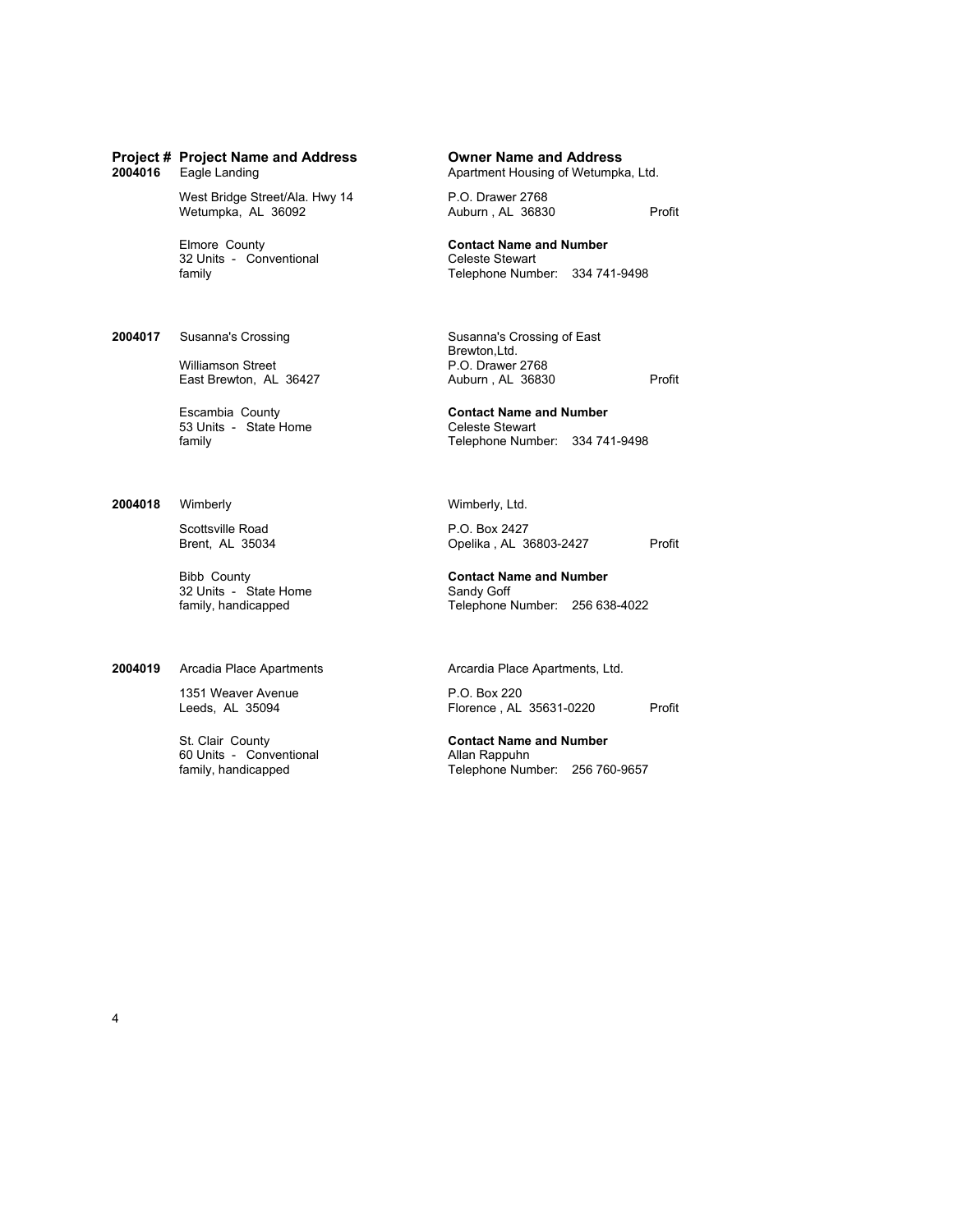## **Project # Project Name and Address Owner Name and Address** 2004020 Ivy Trace Apartments

6th Street P.O. Box 220<br>Tuscumbia, AL 35674 Florence , AL

56 Units - State Home<br>family, handicapped

**2004021** Eagle's Landing Apartments Eagle's Landing Apartments, Ltd.

Royal Drive **P.O. Box 220**<br>Madison, AL 35758 **P.O. Box 220** 

48 Units - Conventional<br>family, handicapped

**2004022** Hope VI Family **Hope VI Family, LLC** 

110 Units - Hope VI Funds<br>
family, handicapped<br>
Telephone Numbe

**2004023** Oak Hollow Apartments **Oak Hollow, LLC** 

1050 Limestone Street P.O. Box 1510<br>Florence, AL 35630 Florence , AL 3

Lauderdale County **Contact Name and Number** 38 Units - Conventional<br>elderly, handicapped

Florence, AL 35631-0220 Profit

Colbert County **Contact Name and Number** Telephone Number: 256 760-9657

Florence , AL 35631-0220 Profit

Madison County<br> **Allan Rappuhn 48 Units - Conventional**<br> **Allan Rappuhn** Telephone Number: 256 760-9657

800 Hinson Ave 41 W I-65 Service Rd. N 3rd Floor Mobile , AL 36608 Profit

Mobile County **Contact Name and Number** Telephone Number: 251 380-2929

Florence, AL 35630 Florence , AL 35631-1510 Profit

Telephone Number: 256 767-7620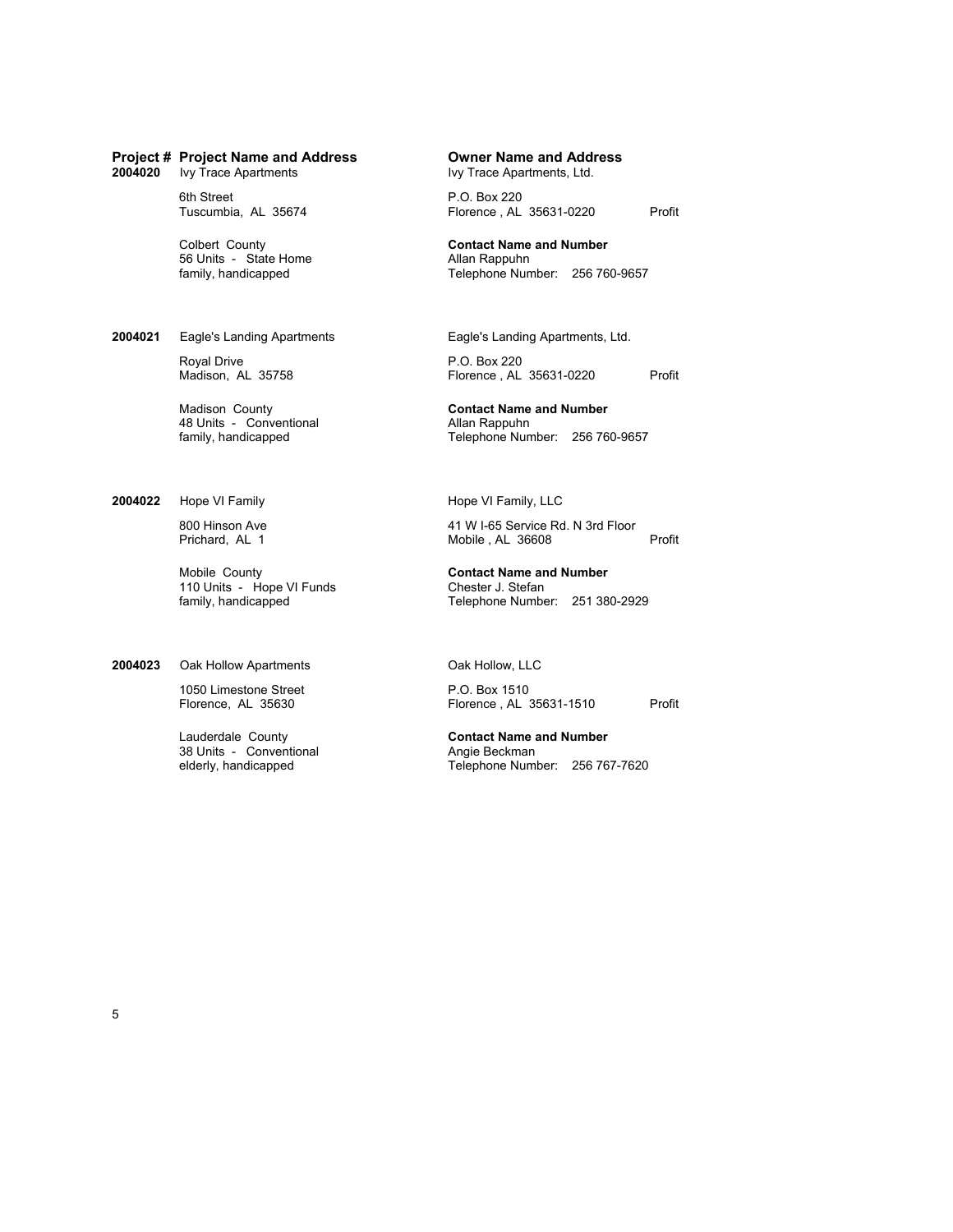| 2004024 | <b>Project # Project Name and Address</b><br><b>Briarwood Apartments</b> | <b>Owner Name and Address</b><br>Briarwood, LLC                                |
|---------|--------------------------------------------------------------------------|--------------------------------------------------------------------------------|
|         | 6th Avenue NE<br>Fayette, AL 35555                                       | P.O. Box 1510<br>Florence, AL 35631-1510                                       |
|         | Fayette County<br>44 Units - State Home<br>family, handicapped           | <b>Contact Name and Number</b><br>Angie Beckman<br>Telephone Number: 256 767-7 |
| 2004025 | <b>Timberline Apartments</b>                                             | Timberline, LLC                                                                |
|         | Avenue A<br>Tuscumbia, AL 35674                                          | P.O. Box 1510<br>Florence, AL 35631-1510                                       |
|         | Colbert County<br>56 Units - State Home<br>family, handicapped           | <b>Contact Name and Number</b><br>Angie Beckman<br>Telephone Number: 256 767-7 |
| 2004026 | Southbrook Apartments                                                    | Southbrook, LLC                                                                |
|         | 209 Cox Blvd.<br>Sheffield, AL 35660                                     | P.O. Box 1510<br>Florence, AL 35631-1510                                       |
|         |                                                                          |                                                                                |

Colbert County **Contact Name and Number** 56 Units - Conventional **Angie Beckman**<br>
elderly, handicapped **Angie Beckman**<br>
Telephone Numl

### **2004027** Meadowood Gardens Meadowood Gardens, LLC

Guyton Circle Guyton Circle P.O. Box 1510<br>Hamilton, AL 35570 Florence, AL

32 Units - State Home<br>elderly, handicapped

P.O. Box 1510 Florence, AL 35631-1510 Profit

**Contact Name and Number** Angie Beckman Telephone Number: 256 767-7620

P.O. Box 1510 Florence , AL 35631-1510 Profit

**Contact Name and Number** Angie Beckman Telephone Number: 256 767-7620

P.O. Box 1510 Florence , AL 35631-1510 Profit

Telephone Number: 256 767-7620

Florence, AL 35631-1510 Profit

Marion County<br>
32 Units - State Home<br> **Contact Name and Number**<br>
Angie Beckman Telephone Number: 256 767-7620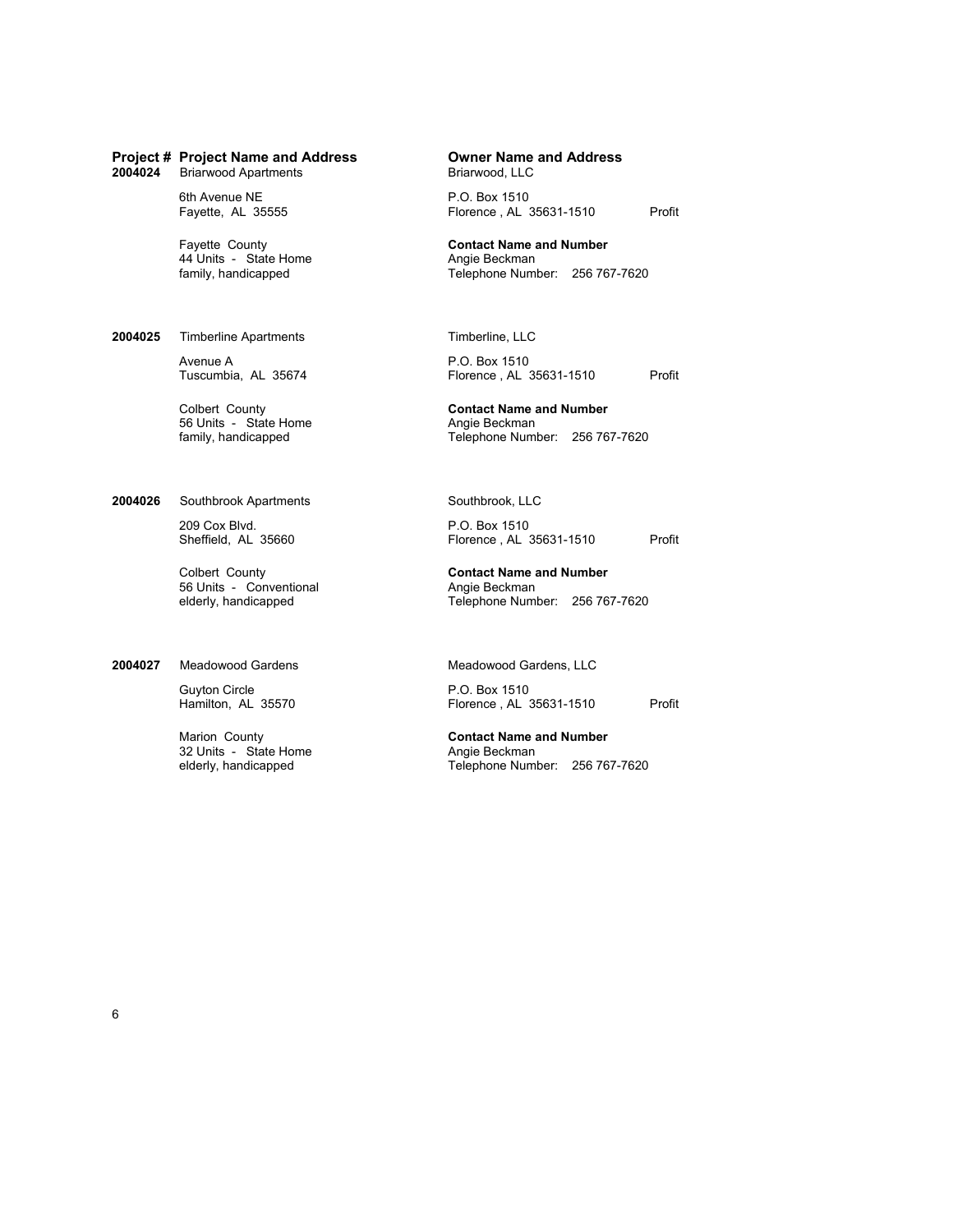64 Units - Conventional<br>family, handicapped

**2004029** Magnolia Creek Apartments Magnolia Creek, L.P.

3890 Hwy 280 431 N 11040 Crabapple Road

160 Units - Conventional

**2004030** Charter House Charter House, LLC

Houston County **Contact Name and Number** 100 Units - IRP Subsidy Loan Philip C. Dees<br>
family Felephone Nur

2004031 Woodridge Subdivision Ridgewood, Ltd.

56 Units - State Home<br>family, handicapped

Bedell Village, L.P.

Lunsford Drive 319 W. Glenn Ave 319 W. Glenn Ave 36830 Auburn, AL 36830 Non Profit

Lee County<br> **Contact Name and Number**<br> **Contact Name and Number**<br> **Contact Name and Number**<br> **Contact Name and Number** Telephone Number: 334 502-4100

Phenix City, AL 36867 Roswell , GA 30075 Profit

Lee County<br>
160 Units - Conventional<br>
160 Units - Conventional<br>
160 Units - Conventional family, handicapped Telephone Number: 770 642-3720

1000 S. Edgewood Drive 2171 Judicial Drive Suite 200<br>
Dothan, AL 36301 Corner Communication Communication 38183 Germantown , TN 38183 Profit

Telephone Number: 901 759-1855

2941 Tomcat Street 1124 1/2 Water Aenue<br>
2941 Tomcat Street 1124 1/2 Water Aenue Selma, AL 36701 Non Profit

Dallas County **Contact Name and Number** Telephone Number: 334 874-4000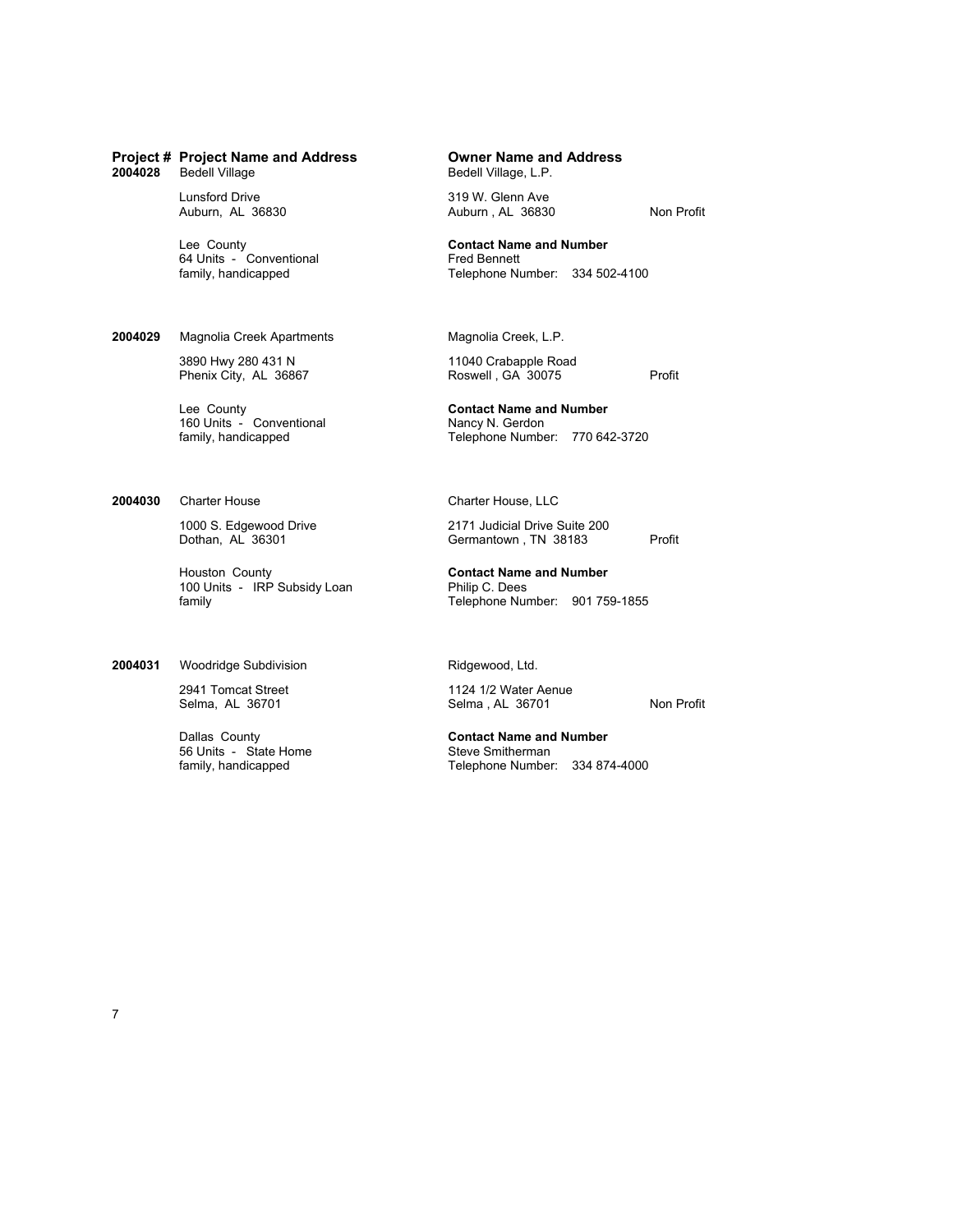## **Project # Project Name and Address Owner Name and Address** 2004032 Camellia Park Apartments

Highway 431 **P.O. Box 741**<br>Dothan, AL 36303 Jackson , MS

95 Units - Conventional<br>family

**2004033** Dorothy Pointe Estates Bayou Pointe Estates, Ltd.

400 Block of Wilson Street 8455 Lyndon Lane<br>
Dothan, AL 36303 <br>
Austin, TX 78729

65 Units - Conventional<br>family, handicapped

2004034 Wolf Run Apartments Wolf Run, Ltd.

Wolf Road <br>
Sulligent, AL 35586 <br>
Rogersville,

40 Units - State Home Lisa Ceci<br>
family, handicapped Camera Cheephone

## 2004035 Riverchase Apartments Riverchase, Ltd.

Library Street P.O. Box 69<br>Centreville, AL 35042 Rogersville,

48 Units - State Home<br>family, handicapped

Jackson, MS 39205 Profit

Houston County **Contact Name and Number** Telephone Number: 601 321-7622

Dothan, AL 36303 **Austin**, TX 78729 **Profit** 

Houston County **Contact Name and Number** Telephone Number: 407 221-4904

Rogersville, AL 35652 Profit

Lamar County **Contact Name and Number** Telephone Number: 256 247-5059

Rogersville, AL 35652 Profit

Bibb County **Contact Name and Number** Telephone Number: 256 247-5571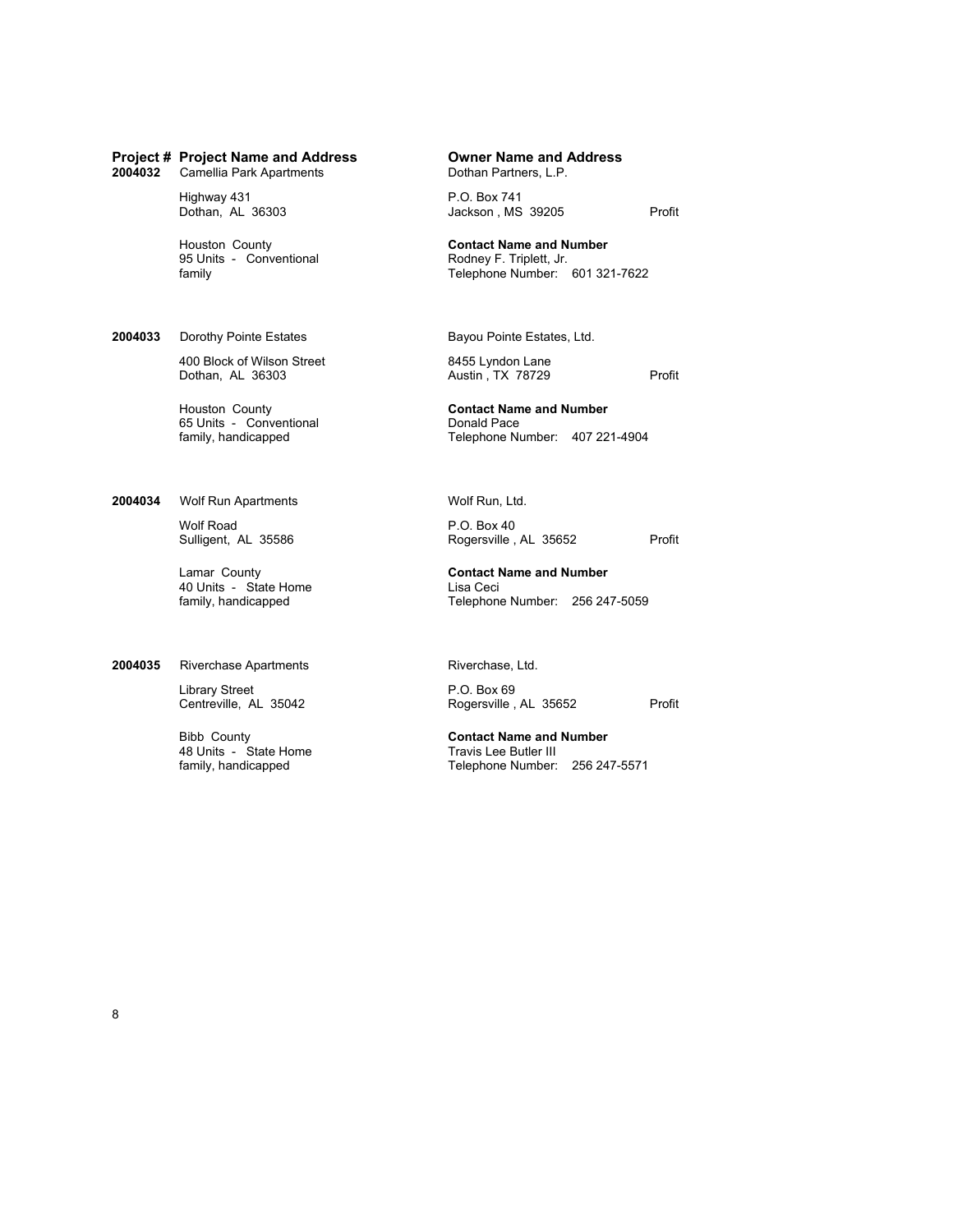## **Project # Project Name and Address Owner Name and Address** 2004036 Highland Ridge Apartments

Armory Road <br>
Goodwater, AL 35072 Rogersville,

44 Units - State Home Lynn Greer<br>
family, handicapped Camera Cheephone Nelephone N

2004037 Lakeside Village Apartments Lakeside Village, Ltd.

Hwy 31 P.O. Box 69<br>Athens, AL 35612 Rogersville,

64 Units - Conventional<br>family, handicapped

2004038 Oakview Apartments **Oakview, Ltd.** 

Anderson Street **P.O. Box 69**<br>Scottsboro, AL 35768 **P.O. Box 69**<br>Rogersville,

52 Units - State Home Jarrod T. Belue<br>
family, handicapped Games Telephone Num

2004039 Stonehurst Apartments Stonehurst, Ltd.

Vermont Street P.O. Box 40

72 Units - Conventional<br>family, handicapped

Rogersville , AL 35652 Profit

Coosa County **Contact Name and Number** Telephone Number: 256 247-5059

Rogersville , AL 35652 Profit

Limestone County **Contact Name and Number** Telephone Number: 256 247-5571

Rogersville , AL 35652 Profit

Jackson County **Contact Name and Number** Telephone Number: 256 247-5571

Rogersville, AL 35652 Profit

Madison County<br> **Contact Name and Number**<br> **Contact Name and Number**<br>
Lynn Greer Telephone Number: 256 247-5059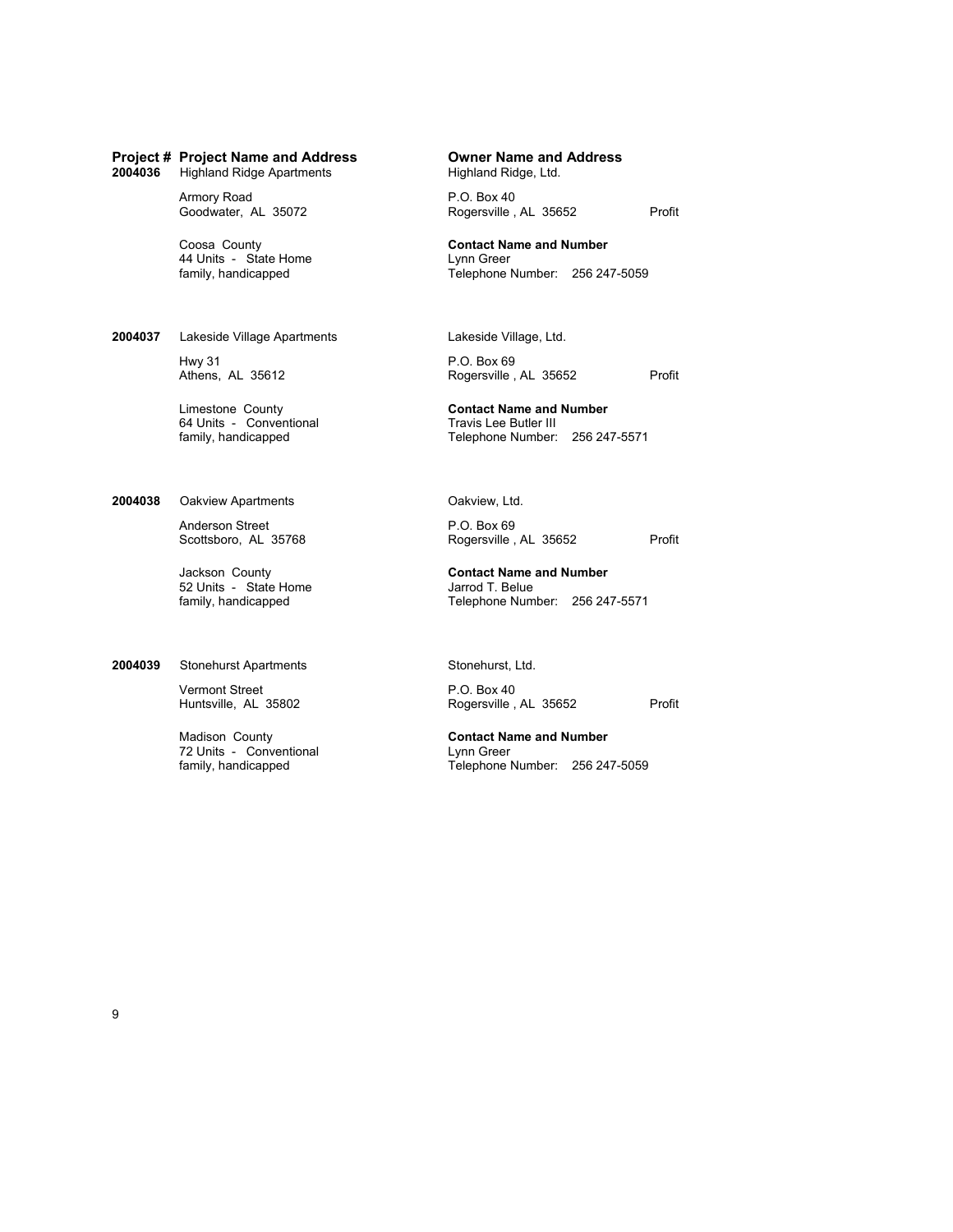40 Units - State Home<br>elderly, handicapped

### **2004041** Williamsburg Williamsburg, Ltd.

Juniper Street & Azalea Ave 496 Highway 67 South Foley, AL 366336

96 Units - Conventional<br>family, handicapped

2004042 CrossCreek **Crosscreek**, Ltd.

56 Units - State Home Phyllis Alexander<br>
elderly, handicapped Phyllis Alexander<br>
Phyllis Alexander

## 2004043 Westbury Westbury, Ltd.

Alexander Ave. & Library St. 496 Highway 67 South Centreville, AL 35603

40 Units - State Home<br>elderly, handicapped

Attalla Manor, Ltd.

800 North 4th Street 610 East Grand Avenue<br>Attalla, AL 35954 Rainbow City, AL 3590 Rainbow City, AL 35906 CHDO

Etowah County **Contact Name and Number**

Telephone Number: 205 910-5937

Decatur , AL 35603 Profit

Baldwin County **Contact Name and Number** Telephone Number: 256 355-7693

Grandview Road 496 Highway 67 South Millbrook, AL 36054 496 Highway 67 South Millbrook, AL 36054 Decatur , AL 35603 Profit

Elmore County **Contact Name and Number** Telephone Number: 256 355-7693

Centreville, AL 35042 Decatur , AL 35603 Profit

Bibb County **Contact Name and Number** Telephone Number: 256 355-7693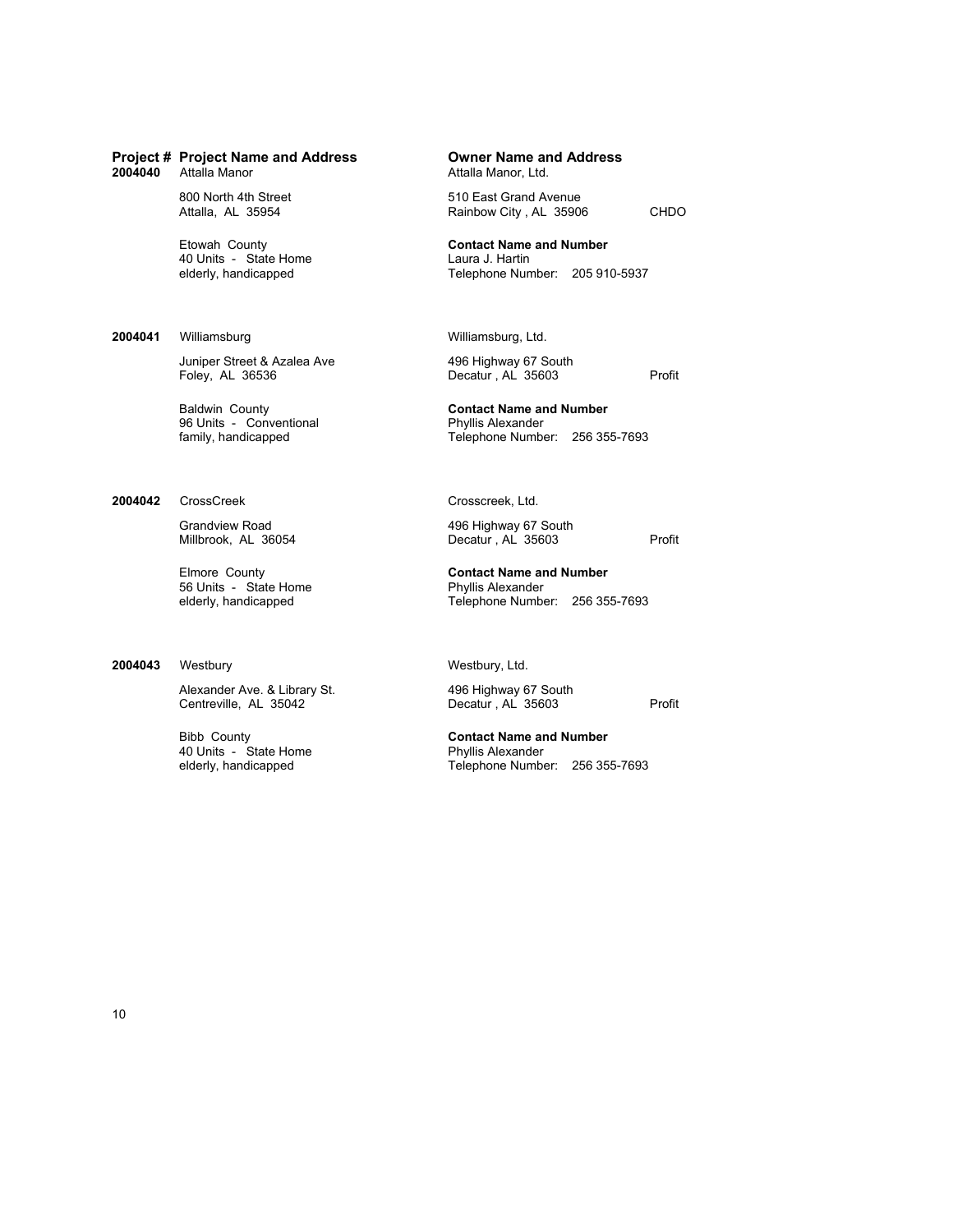**2006** Caine Village Apartments

32 Units - State Home<br>elderly, handicapped

### 2004045 Wedgewood Wedgewood, Ltd.

Elkahatchee Road/County Road 11 208 Southwind Drive<br>Alexander City, AL 35011 4thens, AL 35611 Alexander City, AL 35011 **Athens**, AL 35611 **Non Profit** 

48 Units - State Home<br>elderly, handicapped

**2004046** Lockridge Lockridge, Ltd.

Gann Blvd. 208 Southwind Drive<br>Tuscumbia, AL 35674 208 Southwind Drive Tuscumbia, AL 35674 Athens , AL 35611 Non Profit

56 Units - State Home Billy Buckelew<br>
elderly, handicapped Billy Buckelew<br>
Telephone Nur

### **2004047** Stonehenge Stonehenge, Ltd.

7th Avenue (Sundown Drive) 208 Southwind Drive

56 Units - State Home<br>elderly, handicapped

**Project # Project Name and Address Owner Name and Address**

Pickens Street 496 Highway 67 South Moulton, AL 35650 Decatur , AL 35603 Profit

Lawrence County<br>
32 Units - State Home<br> **Contact Name and Number**<br> **Contact Name and Number**<br> **Contact Name and Number** Telephone Number: 256 355-7693

Tallapoosa County<br> **Contact Name and Number**<br> **A** Units - State Home<br> **Contact Name and Number**<br> **Billy Buckelew** Telephone Number: 256 773-6007

Colbert County **Contact Name and Number** Telephone Number: 205 773-6007

Athens , AL 35611 Non Profit

Marshall County<br> **Contact Name and Number**<br> **Contact Name and Number**<br> **Contact Name and Number**<br> **Contact Name and Number** Telephone Number: 256 773-6007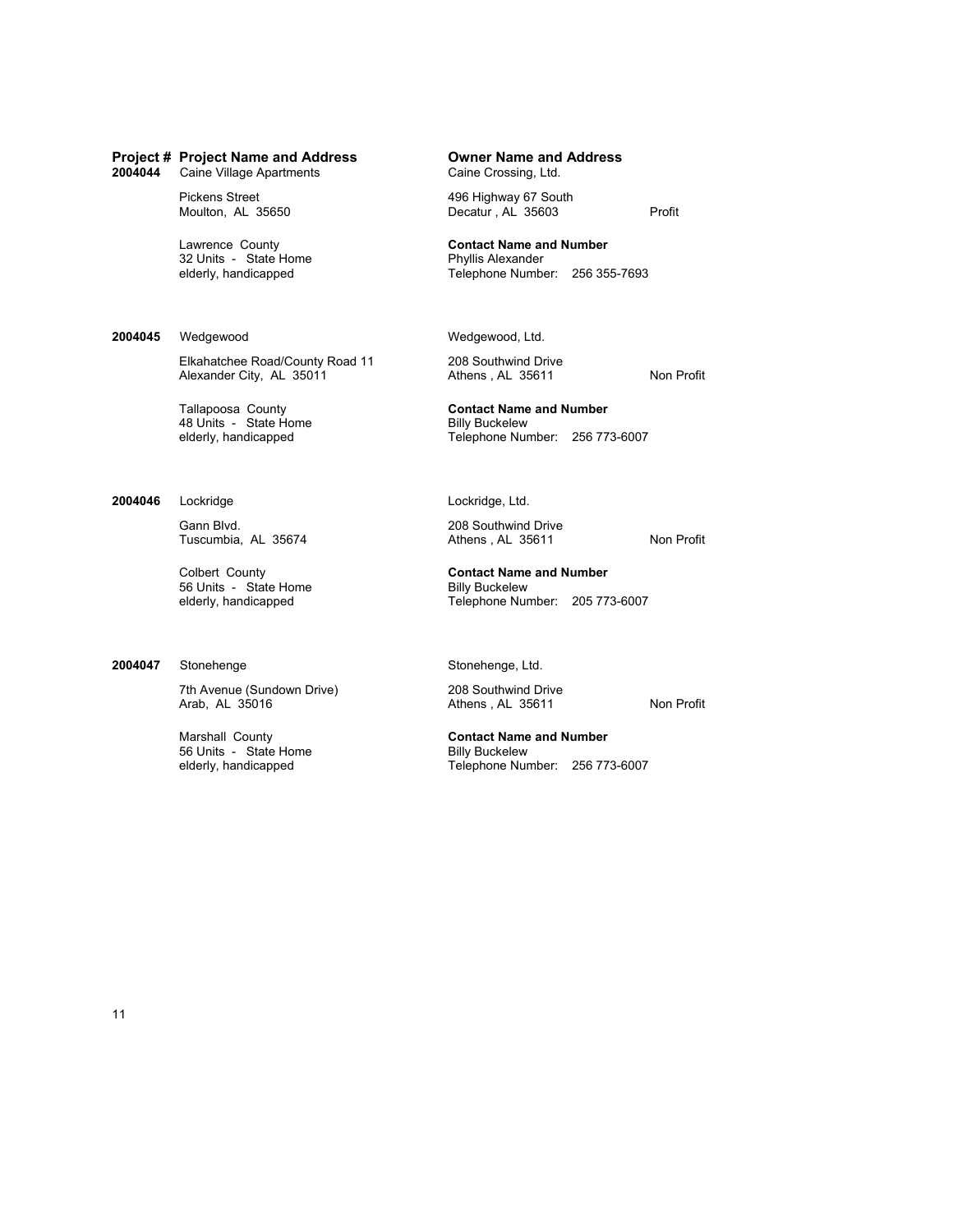Westwood Drive & Phoebe 1066 Adams Ave.<br>
Montgomery, AL 36108 Montgomery, AL

60 Units - Conventional<br>family, handicapped

**2004049** Community Village I Community Village I, Ltd.

Narrow Lane Road 1066 Adams Avenue<br>Montgomery, AL 36108 1066 Montgomery, AL 36

72 Units - Conventional<br>family, handicapped

**2004050** Alexander Terrace Apartments II Alexander Terrace Apartments II, Ltd.

32 Units - State Home Terry L. Mount<br>
family, handicapped Telephone Nun

Hwy 77 North 627 Main Ave. Suite A<br>Talladega, AL 35161 1997 1997 1998 Northport, AL 35476

56 Units - State Home<br>family, handicapped

Gardendale Estates I, Ltd.

Montgomery, AL 36104 Non Profit

Montgomery County<br>
60 Units - Conventional<br>
Ferry L. Mount Telephone Number: 256 306-0666

Montgomery, AL 36104 Non Profit

Montgomery County<br>
Terry L. Mount<br>
Terry L. Mount<br>
Terry L. Mount Telephone Number: 256 306-0666

Pickens Street 3440 Valley Ave. SW, Unit A<br>Moulton, AL 35650 **3440 Valley Ave. SW, Unit A** Decatur , AL 35603 CHDO

Lawrence County **Contact Name and Number** Telephone Number: 256 306-0666

**2004051** Northgate Place Apartments **Northgate Place Apartments II, Ltd.** 

Talladega, AL 35161 Northport, AL 35476 Profit

Talladega County<br> **Contact Name and Number**<br> **Contact Name and Number**<br>
Doug Hollyhand Telephone Number: 205 345-0955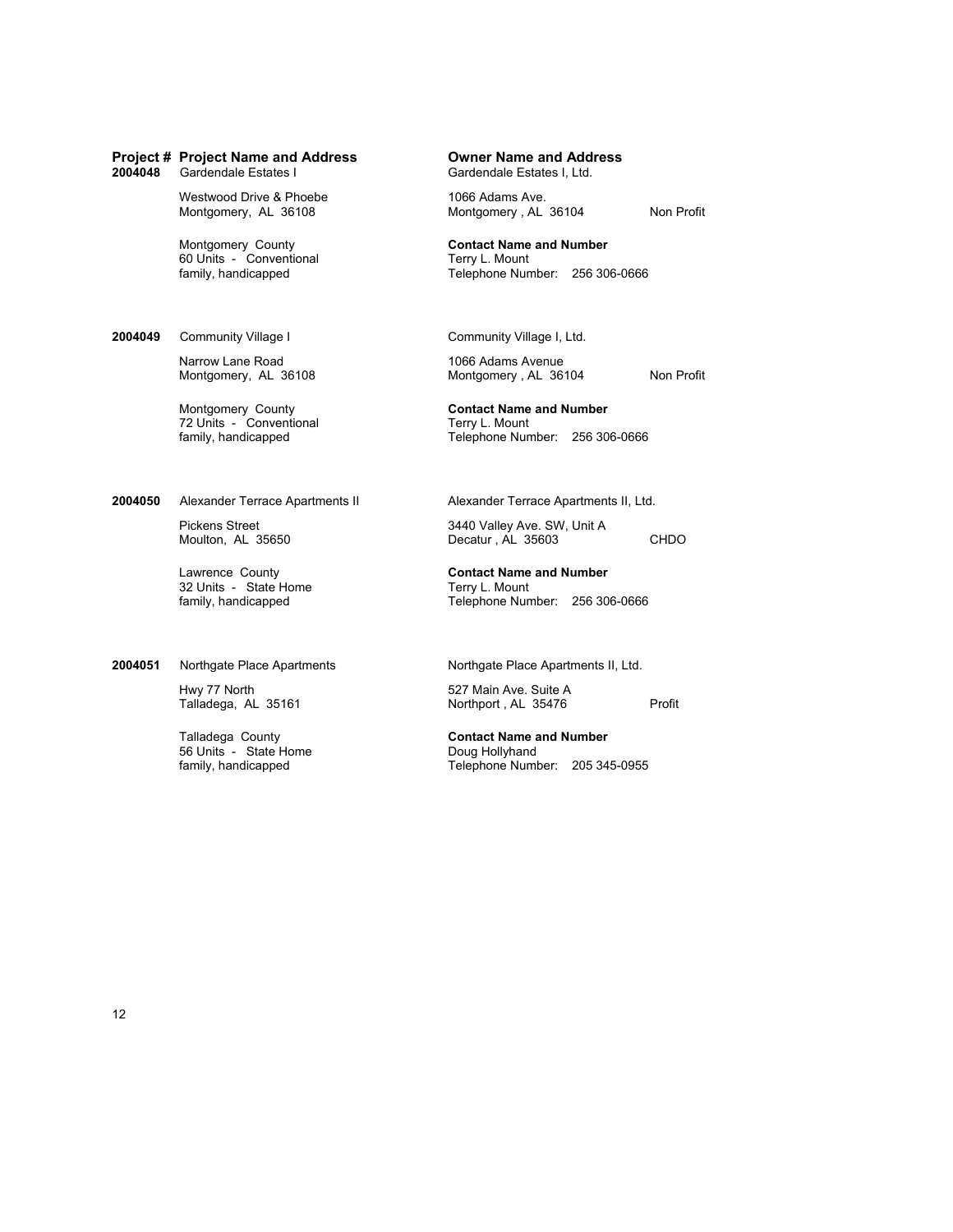# **Project # Project Name and Address 6 Company of Dividends 2004052 Brookview Apartments, LLC Brookview Apartments, LLC**

2201 Upper Wetumpka Road 841 Sweetwater Avenue<br>Montgomery, AL 36107 Florence, AL 35630

65 Units - Conventional<br>family, handicapped

**2004053** Mill Square Apartments Mill Square Apartments, LLC

County Road P.O. Box 0788<br>Alexander City, AL 35010 Alexander city

52 Units - State Home<br>elderly, handicapped

**2004054** Cedar Trace Apartments Cedar Trace Apartments, LLC

70 Units - Conventional Tony Baxter<br>
family, handicapped Telephone N

## **2004055** Oakridge Apartments **Canadian Care Apartments**, LLC

Crestview Terrace P.O. Box 8158

50 Units - Conventional<br>family, handicapped

**Brookview Apartments, LLC** 

Montgomery, AL 36107 Florence , AL 35630 Profit

Montgomery County<br>
65 Units - Conventional<br> **Contact Name and Number**<br>
Randall F. Aldridge Telephone Number: 256 760-9624 ext

Alexander city, AL 35011-1026 Non Profit

Tallapoosa County<br>
52 Units - State Home<br> **Contact Name and Number**<br>
Randall F. Aldridge Telephone Number: 256 760-9624 ext

Bell Road 444 Washington Street<br>
Selma, AL 36701 Selma, AL 36701 Selma, AL 36701 Non Profit

Dallas County **Contact Name and Number** Telephone Number: 256 820-5550

Gadsden , AL 35902 Non Profit

Dale County<br> **Contact Name and Number**<br>
Tony Baxter<br>
Tony Baxter Telephone Number: 256 239-6513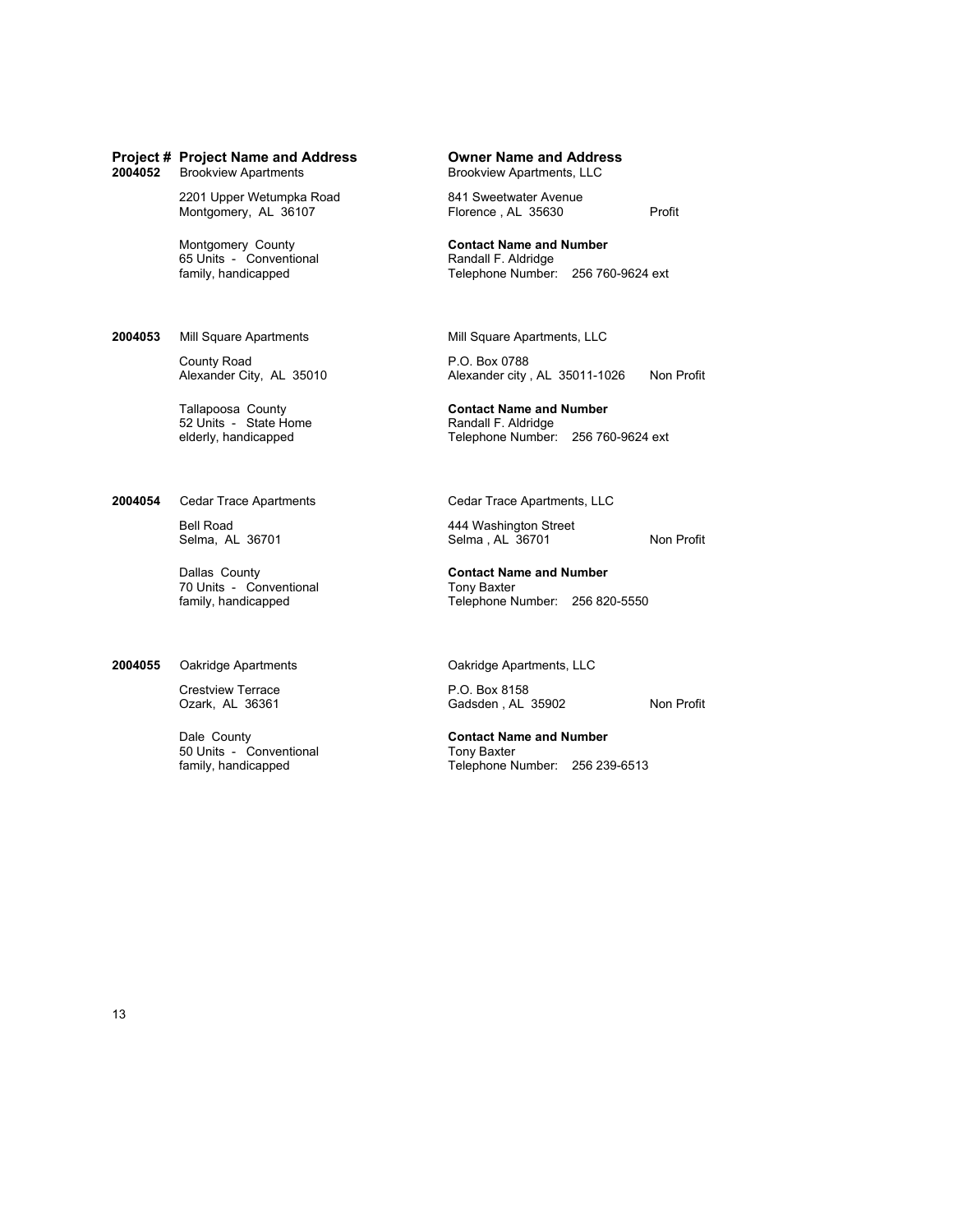| 2004056 | <b>Project # Project Name and Address</b><br>Heflin Manor                                                                                                           | <b>Owner Name and Address</b><br>Heflin Manor, Ltd.                                                                                                                              |
|---------|---------------------------------------------------------------------------------------------------------------------------------------------------------------------|----------------------------------------------------------------------------------------------------------------------------------------------------------------------------------|
|         | 947 Almon St. Hwy 9 S.<br>Heflin, AL 36264                                                                                                                          | 1624 Blount Avenue<br>Profit<br>Guntersville, AL 35976                                                                                                                           |
|         | Cleburne County<br>32 Units - State Home<br>family, handicapped                                                                                                     | <b>Contact Name and Number</b><br>Mark Beaver<br>Telephone Number: 256 582-6990                                                                                                  |
| 2004057 | <b>Asbury Heights Apartments</b><br>715 Highway 84 East<br>Daleville. AL 36322                                                                                      | Asbury Heights, Ltd.<br>1520 Cooper Hill Road<br>Birmingham, AL 35210<br>Non Profit                                                                                              |
|         | Dale County<br>48 Units - Conventional<br>elderly, handicapped                                                                                                      | <b>Contact Name and Number</b><br>Christopher W. Tomlin<br>Telephone Number: 205 951-2442                                                                                        |
| 2004058 | Magnolia Court Apartments fka<br>Westchester<br>32 Westchester Court<br>Birmingham, AL 35215<br>Jefferson County<br>240 Units - Conventional<br>family, handicapped | Magnolia Court, LLC<br>1037 22nd Street S. Suite 101<br>Birmingham, AL 35205<br>Profit<br><b>Contact Name and Number</b><br>John O. Moore, Jr.<br>Telephone Number: 205 250-9012 |
| 2004059 | <b>Autumn Chase Apartments</b>                                                                                                                                      | Autumn Chase Apartments, LLC                                                                                                                                                     |

Mobile County<br>120 Units - Conventional<br>family, handicapped

6617 Grelot Road 1103 21st Street South Mobile, AL 36695 Birmingham , AL 35205 Profit

> **Contact Name and Number**<br>Jason Maddox Telephone Number: 205 933-1020 ext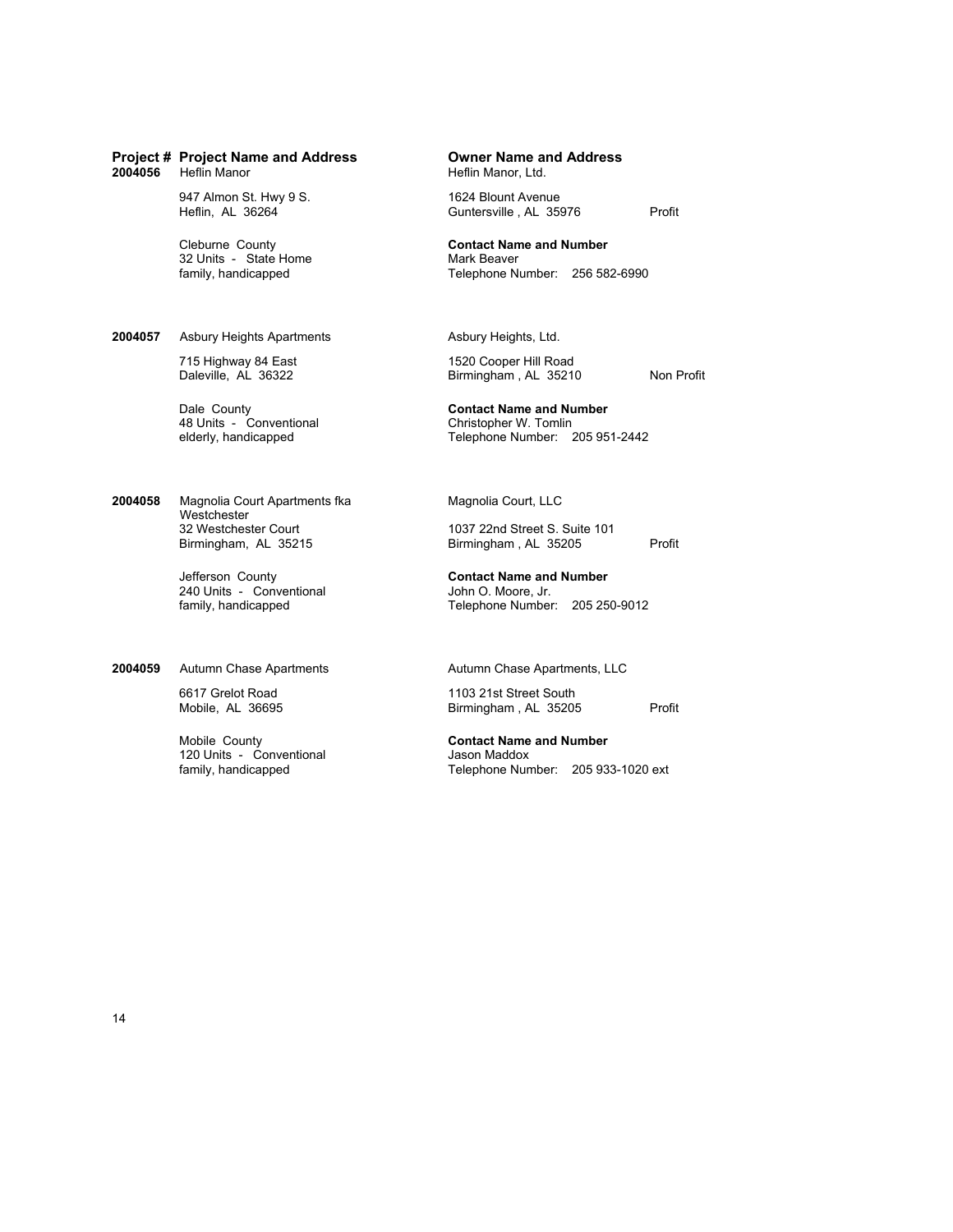**Heron Cove Apartments** 

Between Glover Avenue and Grove St. 1037 22nd Street South Suite 102<br>Enterprise, AL 36331 Birmingham, AL 35205

112 Units - Conventional<br>family, handicapped

**2004061** Baldwin Park **Baldwin Park**, LLC

96 Units - Conventional<br>family, handicapped

**2004062** Richmond Park **Richmond Park**, LLC

1918 Knowles Road 701 13th Street<br>
Phenix City, AL 36867 701 Phenix City, AL

56 Units - Conventional **Dewayne Richardson**<br> **Solution** Dewayne Richardson<br>
Telephone Number:

## 2004063 Bradberry Heights **Bradberry Heights**, L.P.

Elkahatchee **P.O. Box 447**<br>Alexander City, AL 35010 **P.O. Box 447**<br>Summerville , GA 30747

48 Units - State Home<br>elderly, handicapped

**Project # Project Name and Address Owner Name and Address**

Birmingham , AL 35205 Profit

Coffee County<br>
112 Units - Conventional<br>
David G. Sumrall Telephone Number: 205 328-8144

Royal Drive 2117 2nd Avenue North Madison, AL 35758 2117 2nd Avenue North Madison, AL 35203 Birmingham, AL 35203 Profit

Madison County<br> **Contact Name and Number**<br> **Contact Name and Number**<br> **Contact Name and Number**<br> **Contact Name and Number** Telephone Number: 205 328-9600

Phenix City, AL 36867 Profit

Russell County **Contact Name and Number** Telephone Number: 706 442-9077

Alexander City, AL 35010 Summerville, GA 30747 Profit

Tallapoosa County<br> **Contact Name and Number**<br> **Annamarie Braden**<br> **Annamarie Braden** Telephone Number: 706 857-1414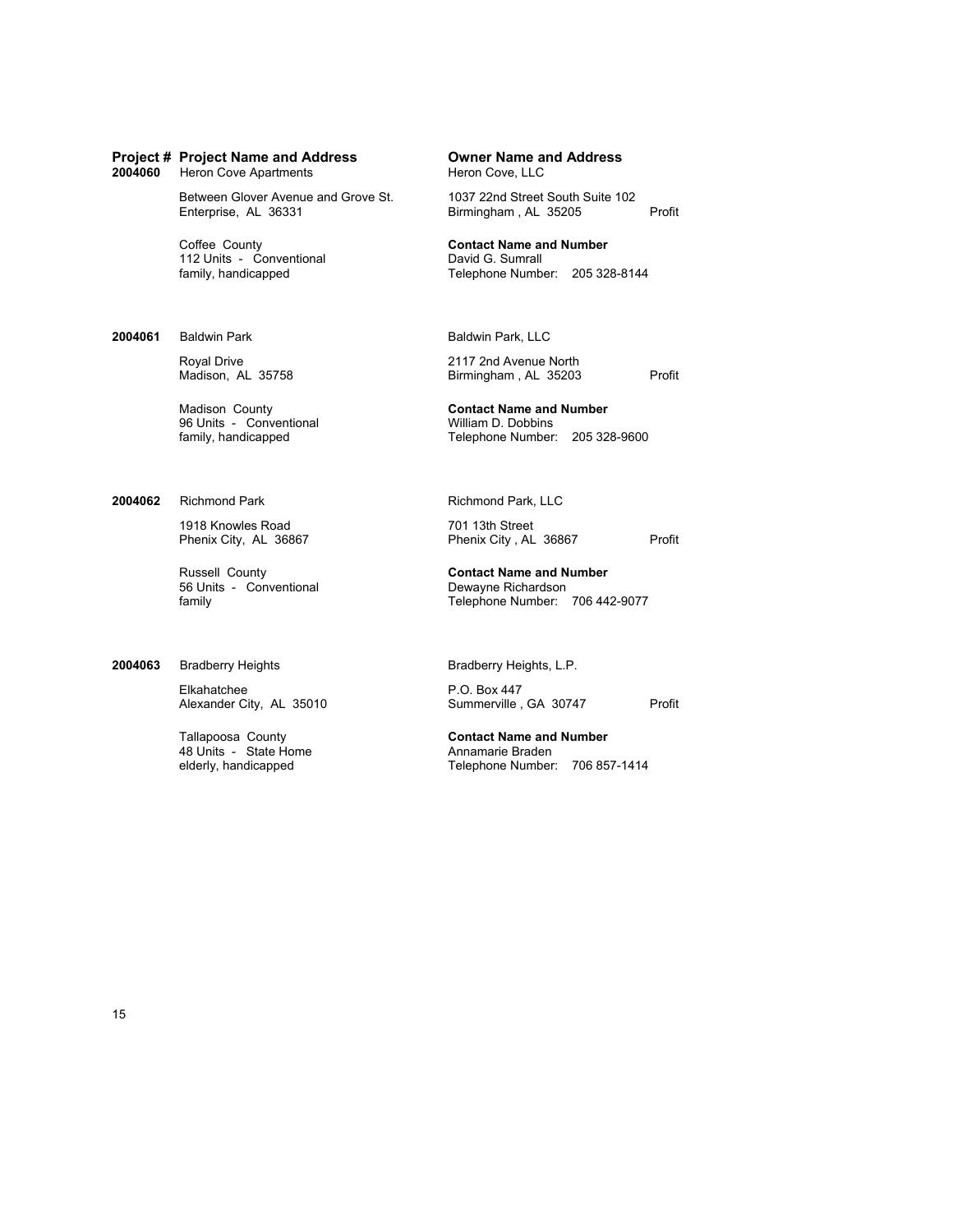Scottsboro, AL 35769 Charlotte , NC 28217 Profit

56 Units - State Home<br>family, handicapped

**2004065** St. Albans St. Albans, L.P.

Coppinville Road P.O. Box 447<br>Enterprise, AL 36330 Summerville,

48 Units - State Home<br>elderly, handicapped

**2004066** Breckenridge Apartments Gadsden Housing, Ltd.

1402 Piedmont Cutoff 809 22nd Ave Gadsden, AL 35902 809 22nd Ave

56 Units - State Home David Morrow Charles and David Morrow Charles Burge Australian David Morrow Telephone Nu<br>Telephone Nu

2004067 Evangeline Meadows **Evangeline Meadows**, L.P.

Alameda Court **P.O. Box 1909**<br>Albertville, AL 35950 **P.O. Albertville, AL** 

40 Units - State Home<br>elderly, handicapped

**Project # Project Name and Address Owner Name and Address** Coronado Court, L.P.

Crawford Road 2021 Cross Beam Drive

Jackson County **Contact Name and Number** Telephone Number: 706 857-1414

Summerville, GA 30747 Profit

**Coffee County <b>Contact Name and Number**<br>48 Units - State Home **Contact Name Annamarie Braden** Telephone Number: 706 857-1414

Tuscaloosa , AL 35401 Profit

Etowah County **Contact Name and Number** Telephone Number: 205 759-5781

Albertville, AL 35950 Profit

Marshall County **Contact Name and Number** Telephone Number: 256 878-6054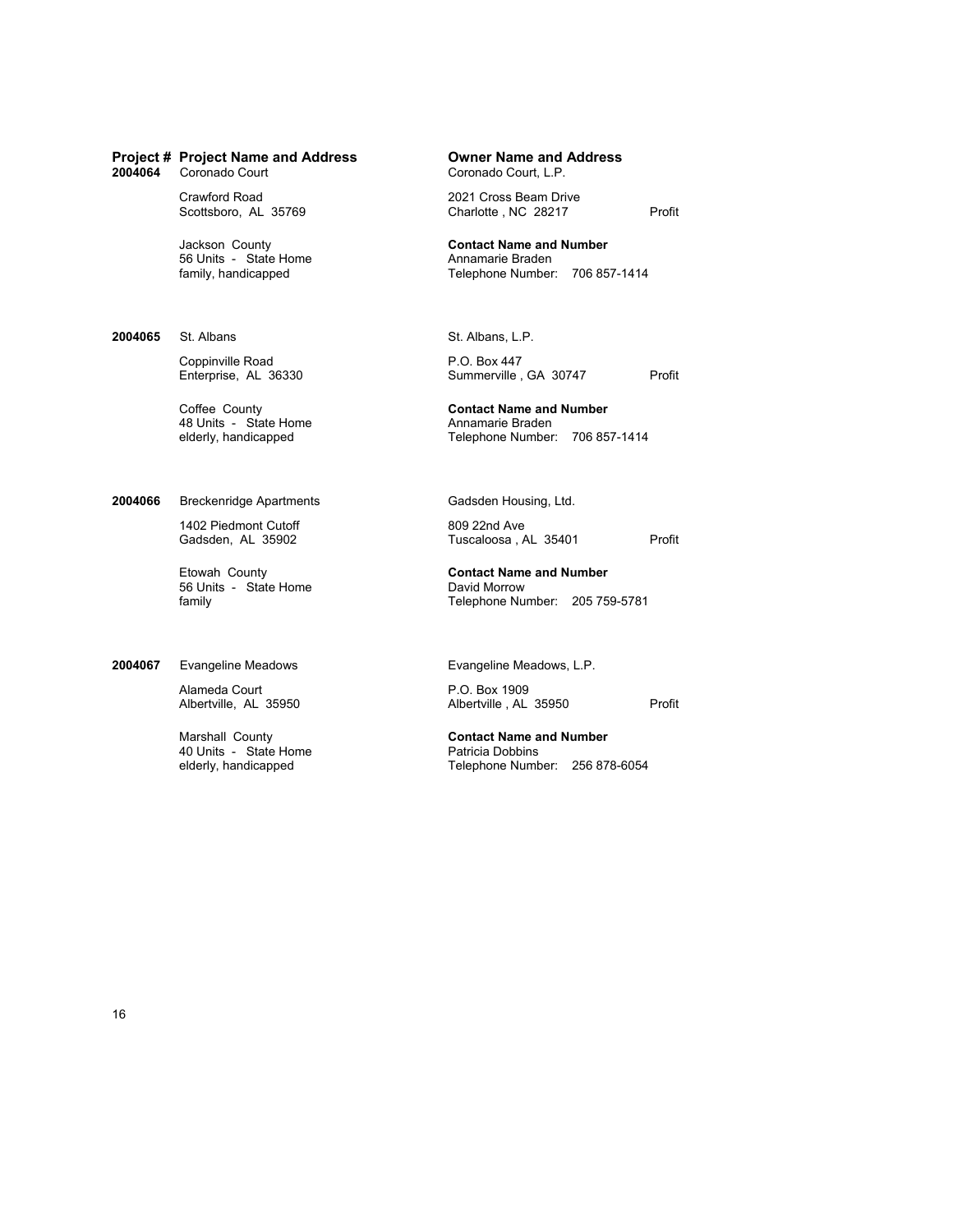| 2004068 | Project # Project Name and Address<br><b>Heather Park</b>       | Owner Name and Address<br>Heather Park, Limited Partnership                          |
|---------|-----------------------------------------------------------------|--------------------------------------------------------------------------------------|
|         | <b>Hwy 80</b><br>Demopolis, AL 36732                            | P.O. Box 1909<br>Profit<br>Albertville, AL 35950                                     |
|         | Marengo County<br>40 Units - State Home<br>family, handicapped  | <b>Contact Name and Number</b><br>Patricia Dobbins<br>Telephone Number: 256 878-6054 |
| 2004069 | Magnolia Gardens II                                             | Magnolia Gardens II, L.P.                                                            |
|         | Marie Foster Street<br>Selma, AL 36702                          | P.O. Box 1909<br>Non F<br>Albertville, AL 35950                                      |
|         | Dallas County<br>56 Units - Conventional<br>family, handicapped | <b>Contact Name and Number</b><br>Patricia Dobbins<br>Telephone Number: 256 878-6054 |
| 2004070 | Adams Crossings II                                              | Adams Crossings II, L.P.                                                             |
|         | <b>Brown Street</b><br>Boaz, AL 35957                           | P.O. Box 1909<br>Profit<br>Alertville, AL 35950                                      |

Marshall County **Contact Name and Number** 48 Units - State Home Pat Dobbins<br>
family, handicapped Pat Dobbins<br>
Telephone No

Pressley Street **P.O. Box 1909** 

Talladega County<br>40 Units - State Home<br>family, handicapped

**Project # Project Name and Address Owner Name and Address**

Non Profit

Telephone Number: 256 878-6054

2004071 East Cornere **East Cornere** East Cornere, Limited Parthership

Talladega, AL 35160 Albertville , AL 35950 Non Profit

**Contact Name and Number**<br>Patricia Dobbins Telephone Number: 256 878-6054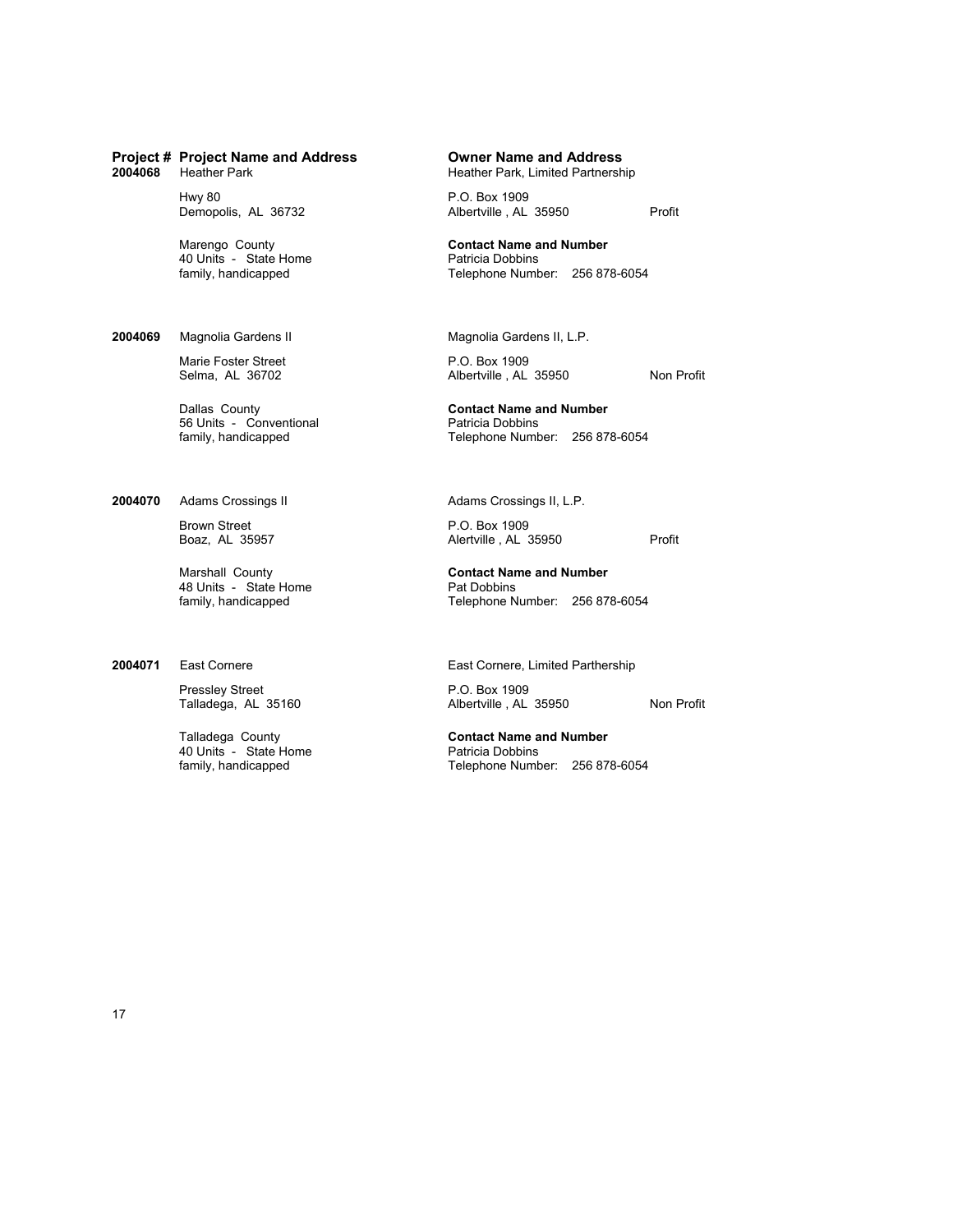E. Tuscaloosa Ave. and N. 3rd St. P.O. Box 8426<br>Gadsden, AL 35904 Gadsden , AL

56 Units - State Home<br>family, handicapped

James Payton Blvd. P.O. Box 8426

32 Units - State Home<br>family, handicapped

40 Units - State Home<br>
elderly, handicapped<br>
Number of Telephone Number

Burt Hill Rd. (2008)<br>
Ft. Payne, AL 35967 (2008) Preffe, AL 35971

40 Units - State Home<br>family, handicapped

**Newberry Hills, Limited Partnership** 

Gadsden, AL 35902 Non Profit

Etowah County **Contact Name and Number** Telephone Number: 256 878-6054

**2004073** Miranda Villas II Miranda Villas II, Limited Partnership

Sylacauga, AL 35150 Gadsden , AL 35902 Non Profit

Talladega County<br> **Contact Name and Number**<br> **Contact Name and Number**<br> **Patricia Dobbins** Telephone Number: 256 878-6054

**2004074** Deer Ridge **Deer Ridge Associates, Ltd.** 

Burt Hill Rd. 1481 McCurdy Ave. P.O. Box 1487 Rainsville, AL 35986 CHDO

Dekalb County **Contact Name and Number** Telephone Number: 256 638-4430

**2004075** Bennett Pointe **Bennett Pointe Associates**, Ltd.

Ft. Payne, AL 35967 Fyffe, AL 35971 Profit

Dekalb County **Contact Name and Number** Telephone Number: 256 623-2298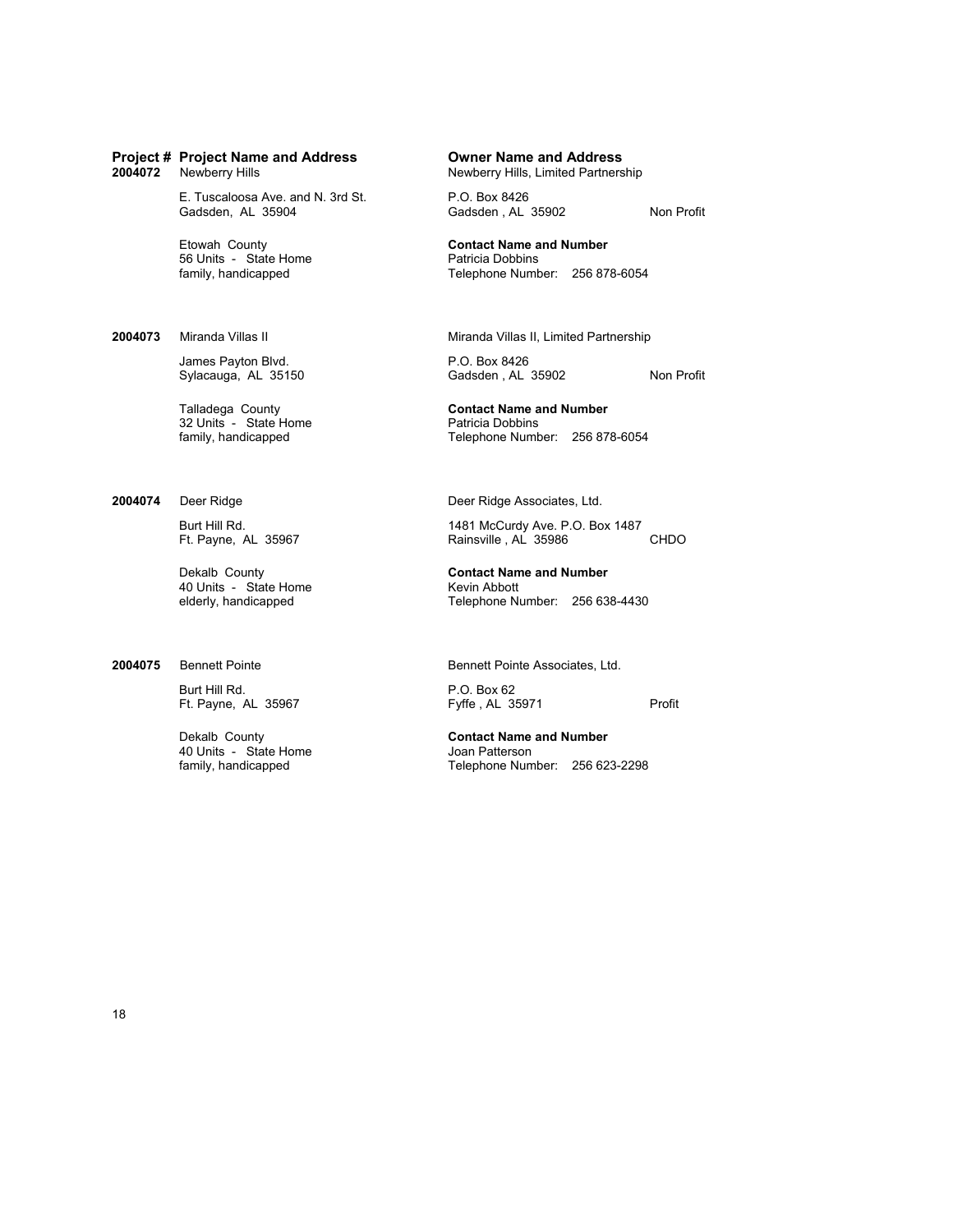2004076 Oak Park Villas

Off Ave. G (south of City Park) 1481 McCurdy Ave.<br>
Lipscomb, AL 35020 Rainsville, AL 3598

40 Units - Other<br>elderly, handicapped

Cedar Ridge Dr. 1481 McCurdy Ave.<br>
Guntersville, AL 35976 Rainsville, AL 35986

40 Units - State Home<br>elderly, handicapped

Riverfront Dr. (NW/adjacent to PHA) P.O. Box 62<br>Sheffield, AL 35660 Fyffe, AL 35971

Colbert County **Contact Name and Number** 40 Units - State Home Joan Patterson<br>
elderly, handicapped Telephone Num

### **2004079** Holly Park Estates **Holly Park Estates, Ltd.**

Holly Ave. at Wisteria Ln. P.O. Box 170

40 Units - State Home<br>elderly, handicapped

Rainsville , AL 35986 Non Profit

Jefferson County **Contact Name and Number** Telephone Number: 256 638-4430

**2004077** Mill Run Mill Run Associates, Ltd.

Guntersville, AL 35976 Rainsville, AL 35986 CHDO

Marshall County **Contact Name and Number** Telephone Number: 256 638-4430

**2004078** River Ridge **Rights** River Ridge Riversettes, Ltd.

Sheffield, AL 35660 Fyffe , AL 35971 Profit

Telephone Number: 256 623-2298

Gadsden, AL 35901 Fyffe , AL 35971 Profit

Etowah County **Contact Name and Number** Telephone Number: 256 623-3813